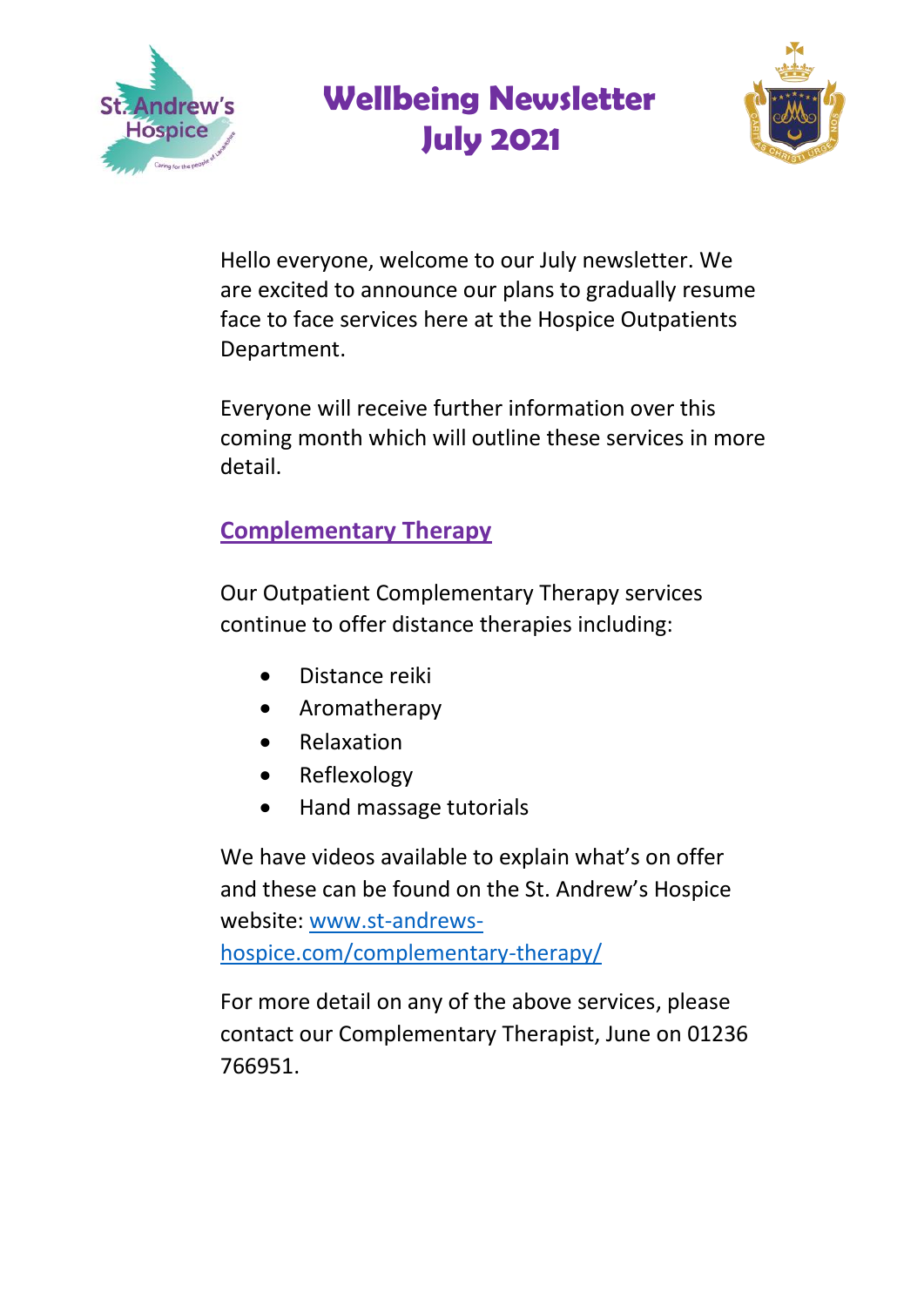



### **Step Easy Walking Group**



The group leave from St. Andrew's Hospice **every Monday at 11am.** Working with Get Walking Lanarkshire and Paths for All, the walk is suitable for anyone with a health condition, unable to do large

distances. It is a small, friendly group guided by trained staff with the support of volunteers.

All participants are invited to join us afterwards for a short mindfulness session with Liz.

#### **Carers Walk & Talk**

Carers Walk and Talk is a health walk which aims to encourage physical exercise and offer peer support to carers. The walking group for carers will run **once per fortnight (2nd and 4th Friday)** and be led by a Paths for All walk leader and volunteer. Participants will have the opportunity to meet afterwards and have a tea/coffee and chat with the other carers and Hospice staff.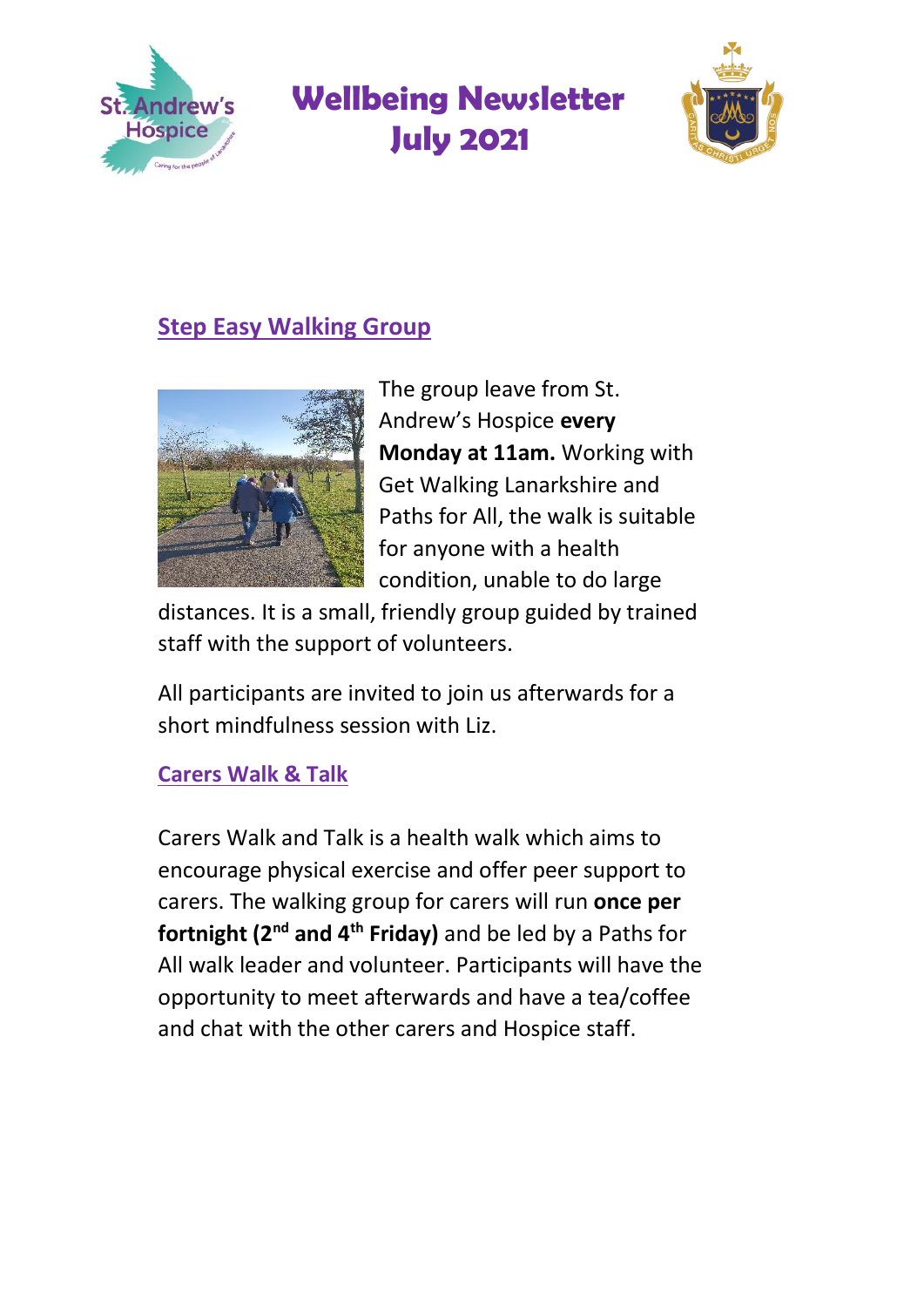



For further information on any of these groups, please contact Gemma Russell or Scott Watson on 01236 766951.

### **Keep Moving – Strength & Balance Class**

We welcomed our first small group back into Outpatients to attend Scott's Keep Moving class. Although space is limited, you can register your interest by contacting the Outpatients Department on 01236 766951.

#### **Drop in services**

Outpatients at St. Andrew's have a range of drop in services available which are open to individuals living in Lanarkshire with a life limiting illness and their carers. These include:

- Mindfulness (ZOOM)
- Walking groups
- Hand Massage Tutorials (ZOOM)
- Carers Connections (ZOOM chat)
- Musical Memories (ZOOM)

You can enquire about these services via the link below or by calling 01236 766951.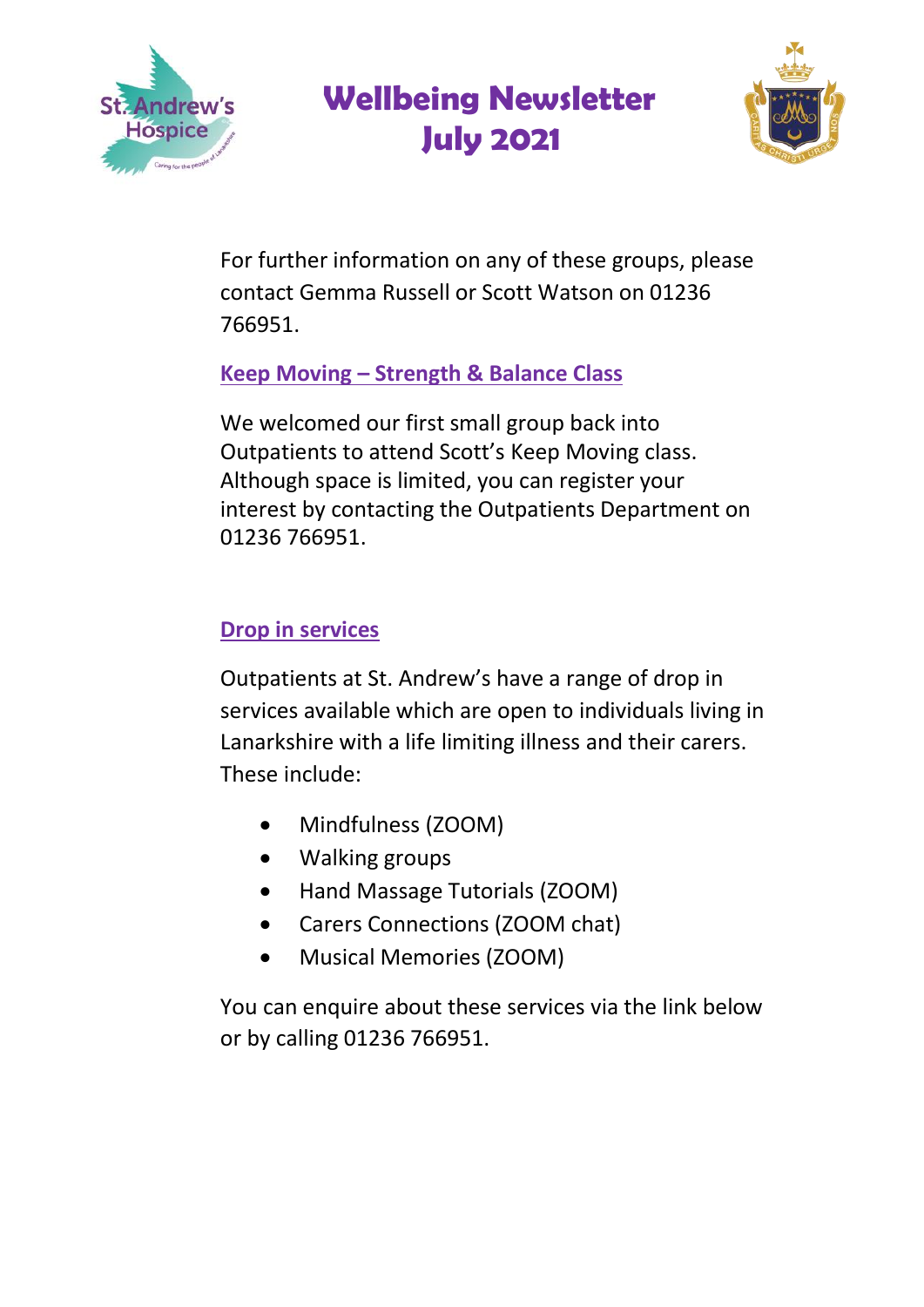



[https://www.st-andrews-hospice.com/patients-and](https://www.st-andrews-hospice.com/patients-and-families/outpatient-services/outpatient-drop-in-enquiry-form/)[families/outpatient-services/outpatient-drop-in](https://www.st-andrews-hospice.com/patients-and-families/outpatient-services/outpatient-drop-in-enquiry-form/)[enquiry-form/](https://www.st-andrews-hospice.com/patients-and-families/outpatient-services/outpatient-drop-in-enquiry-form/)

### **Music Therapy – Singing for Health**



Singing for Health is a new weekly online singing group, led by Music Therapist Jenny Hutton. The group is open to adults who may have life-long or life debilitating illnesses or conditions that cause breathing difficulties such as COPD, asthma or

conditions that affect speech such as Parkinsons. Singing can benefit your health by:

- Improving breath control
- Improving posture
- Developing the strength of your voice
- Providing a social experience to connect with others, have fun and relax
- Increasing confidence through learning a new skill.

The group is open to adults of all abilities; no prior singing experience is necessary. The group will run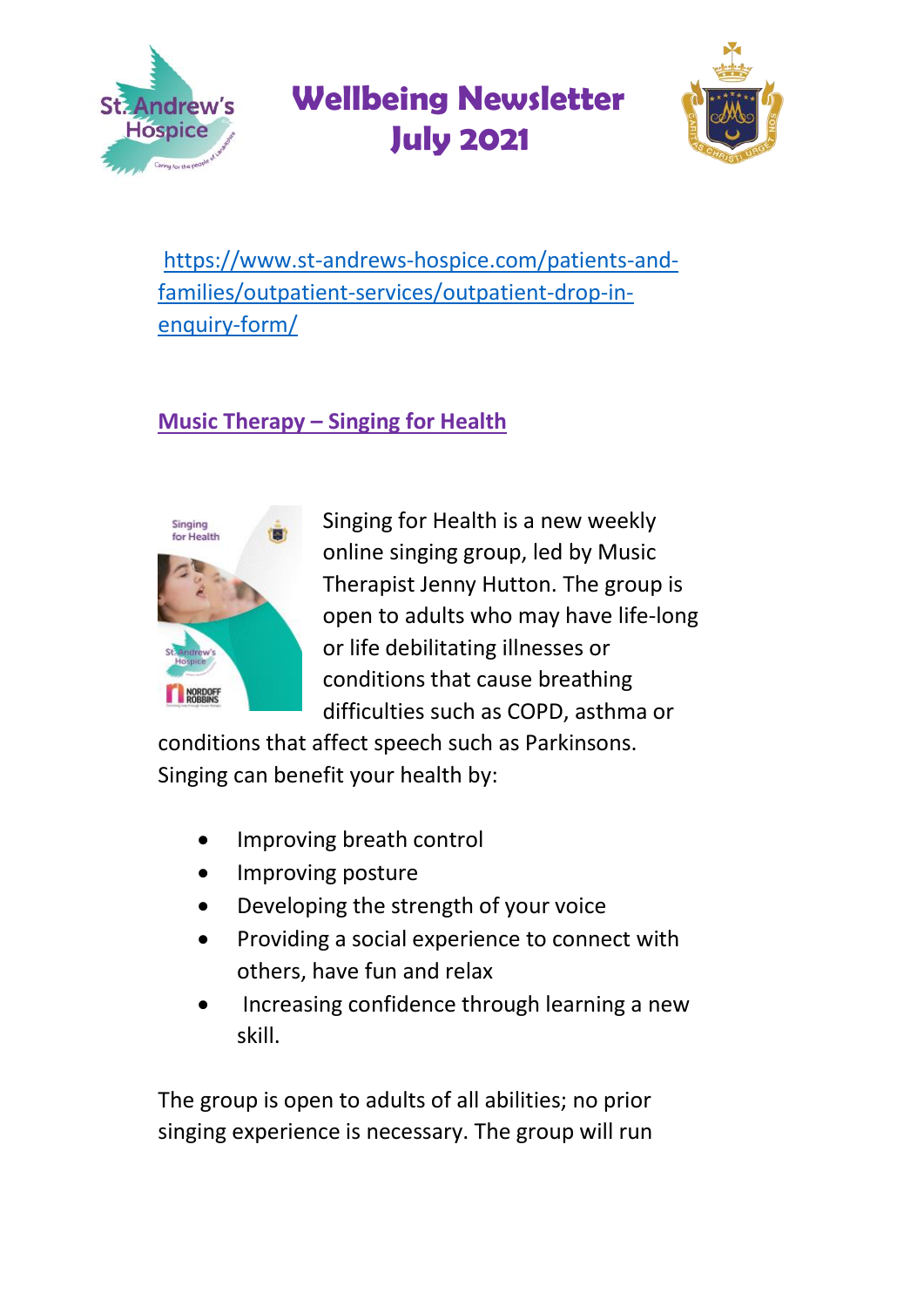



**every Monday from 15th July 2021 from 10am to 10:40am on Zoom**. If you would like to join our Singing for Health group, please send your e-mail address to: [jenny.hutton@nordoff-robbins.org.uk](mailto:jenny.hutton@nordoff-robbins.org.uk)

**Carers Week 2021 – Making caring visible & valued** 

We celebrated Carers Week on Wednesday 9<sup>th</sup> June by hosting 'Coffee in the Courtyard' to recognise and value unpaid carers



for the vital contribution they make. Thank you to everyone who joined us and to local businesses and shops including Asda, Co-op and Reena who is a local caterer for providing all the delicious cakes and refreshments.

### **Digital Champion**



Our Digital Champions are still on hand to offer digital advice and support. Please don't hesitate to contact us on 01236 766951 and ask

for David or Gemma if you require assistance.

Did you know that since this project began, our Digital Champions have **supported 18 people** to access digital services and provide ongoing support to boost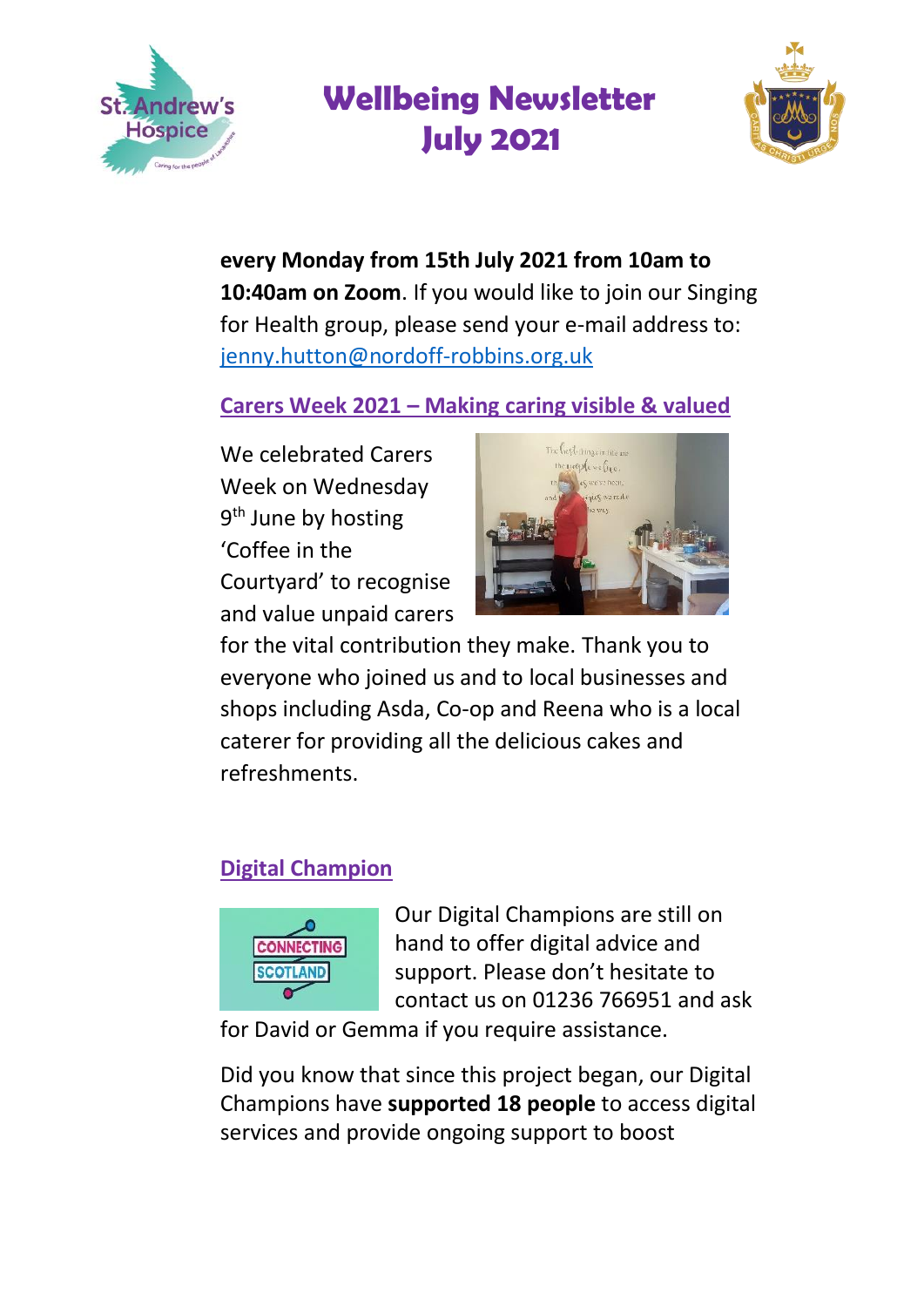

confidence and reduce isolation? Thanks to Connecting Scotland we have also been able to **provide 12 iPads, 6 chromebooks and Mi-Fi devices** to people in the community to enable inclusion.

### **Other Resources**

Andrew's **Hospice** 

- **St Andrew's Hospice website** For information regarding all current services available to patients and families in Lanarkshire affected by life limiting illness.
- **Mindfulness Resources** We still have a range of mindfulness resources including journals, mindfulness colouring books, activity books, audio CDs and many more. Please contact the Outpatient team on 01236 766951
- **Hospice Hearty Meals service** Contact David on 01236 766951
- **Digital Champion service** For tech support, please contact 01236 766951 and ask for David or Gemma
- **Triage for benefits advice** North Lanarkshire 01698 332551. Queries about attendance allowance 0800 7310122 [https://www.gov.uk/browse/benefits](https://www.gov.uk/browse/benefits%203H6seRlkDUz8uKVCGFHo6RM) - website
- **Advocacy services** Equals Advocacy Lisa McHutchison [Lisa@equalsadvocacy.org.uk](mailto:Lisa@equalsadvocacy.org.uk) [01698 327772](https://www.google.com/search?q=equals+advocacy&rlz=1C1CHBD_enGB909GB909&oq=equals+advoc&aqs=chrome.0.35i39i457j46i175i199j69i57j35i39j69i60l3.4629j0j15&sourceid=chrome&ie=UTF-8)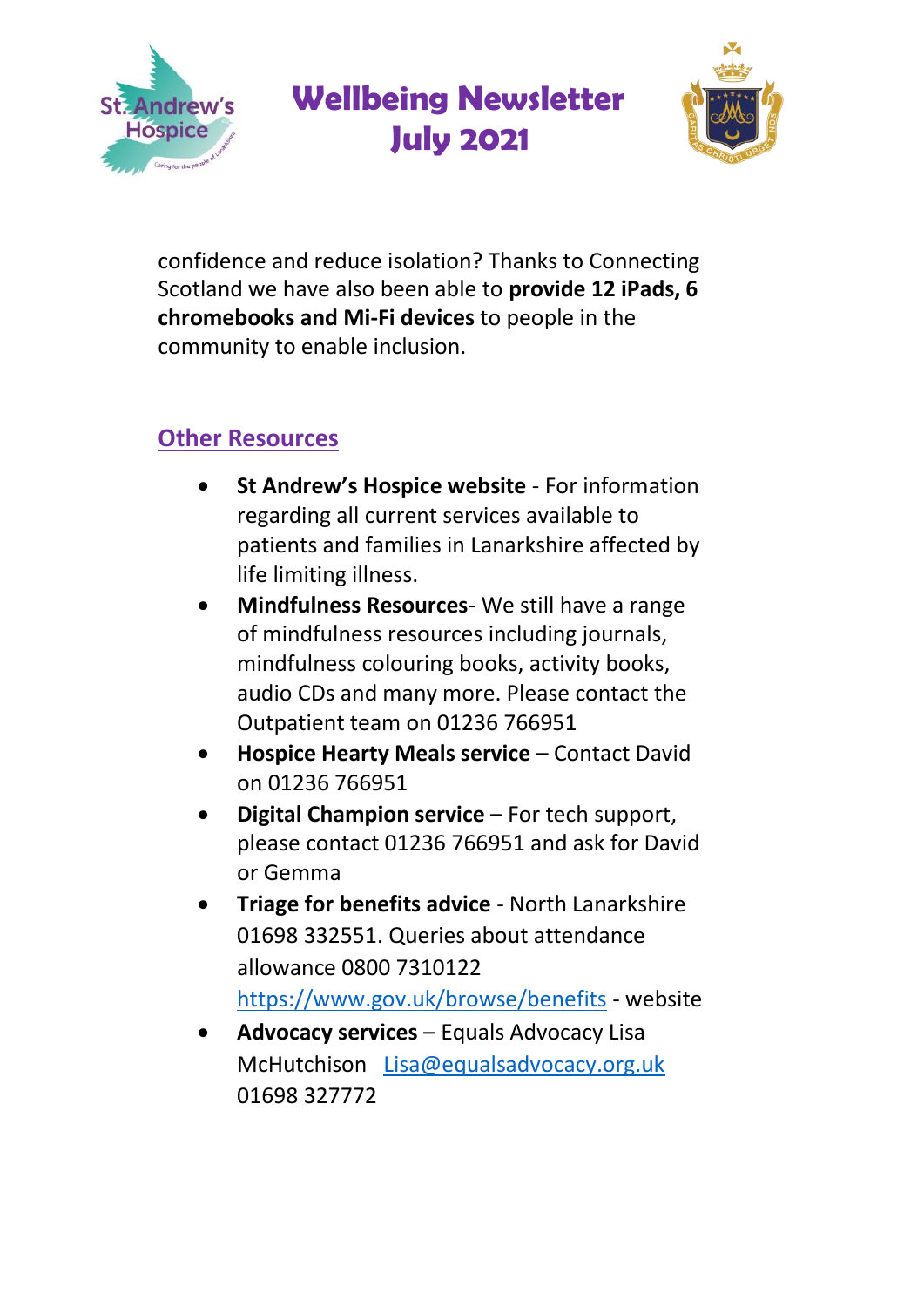



 **Quit your way** – Help to stop smoking service 0800 84 84 84

#### **Your News**



Happy birthday to Joan, Libby & Bobby who celebrate their birthdays in July! We hope you all have a lovely day.

Unfortunately, due to annual leave and training days we have had to reschedule our Wellbeing@Home 1st Birthday ZOOM. This will now take place on Thursday 29<sup>th</sup> July at 2pm. We hope you can still join us in reminiscing on our digital journey together!

On behalf of all the Wellbeing Team, we wish you well and look forward to welcoming you back to our services. In the meantime, keep in touch and stay safe!

Dana Bruce

Donna Bruce, Outpatient & Community Team Manager **Contact Information: Email: [donna](mailto:donna-marie.bruce@standrews.scot.nhs.uk)[marie.bruce@standrews.scot.nhs.uk](mailto:donna-marie.bruce@standrews.scot.nhs.uk) Phone Number***:* **01236772025**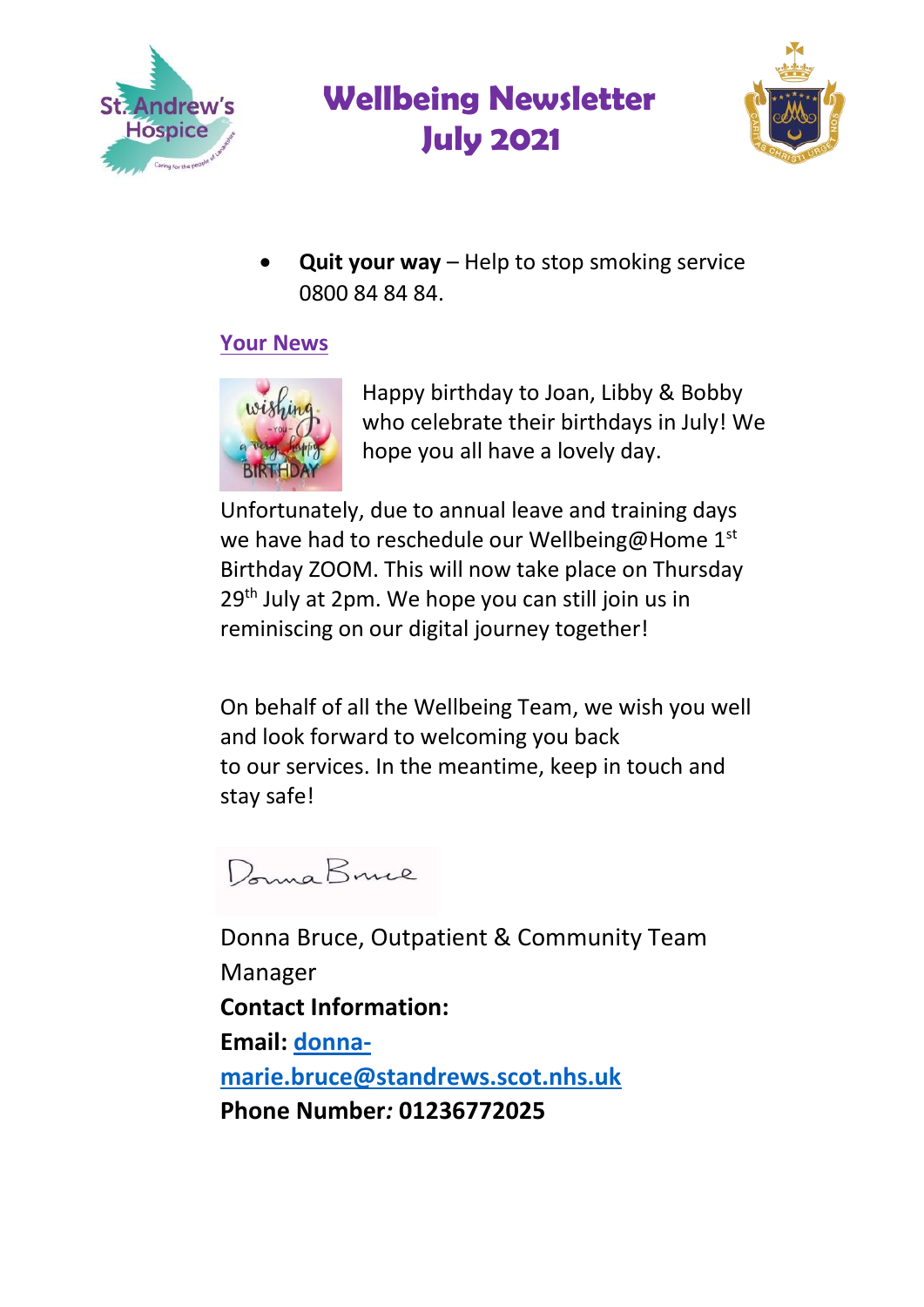





# Summer Days Word Scramble

Unscramble the words, then use the highlighted<br>letters to figure out the secret message.

Hint: The secret message is scrambled too.

| cheab      |                       |
|------------|-----------------------|
| ensrsecun  |                       |
| esbablal   |                       |
| oplo       |                       |
| iacnotva   |                       |
| rbueecba   |                       |
| reamwntelo | @ puzzles-to-printcom |